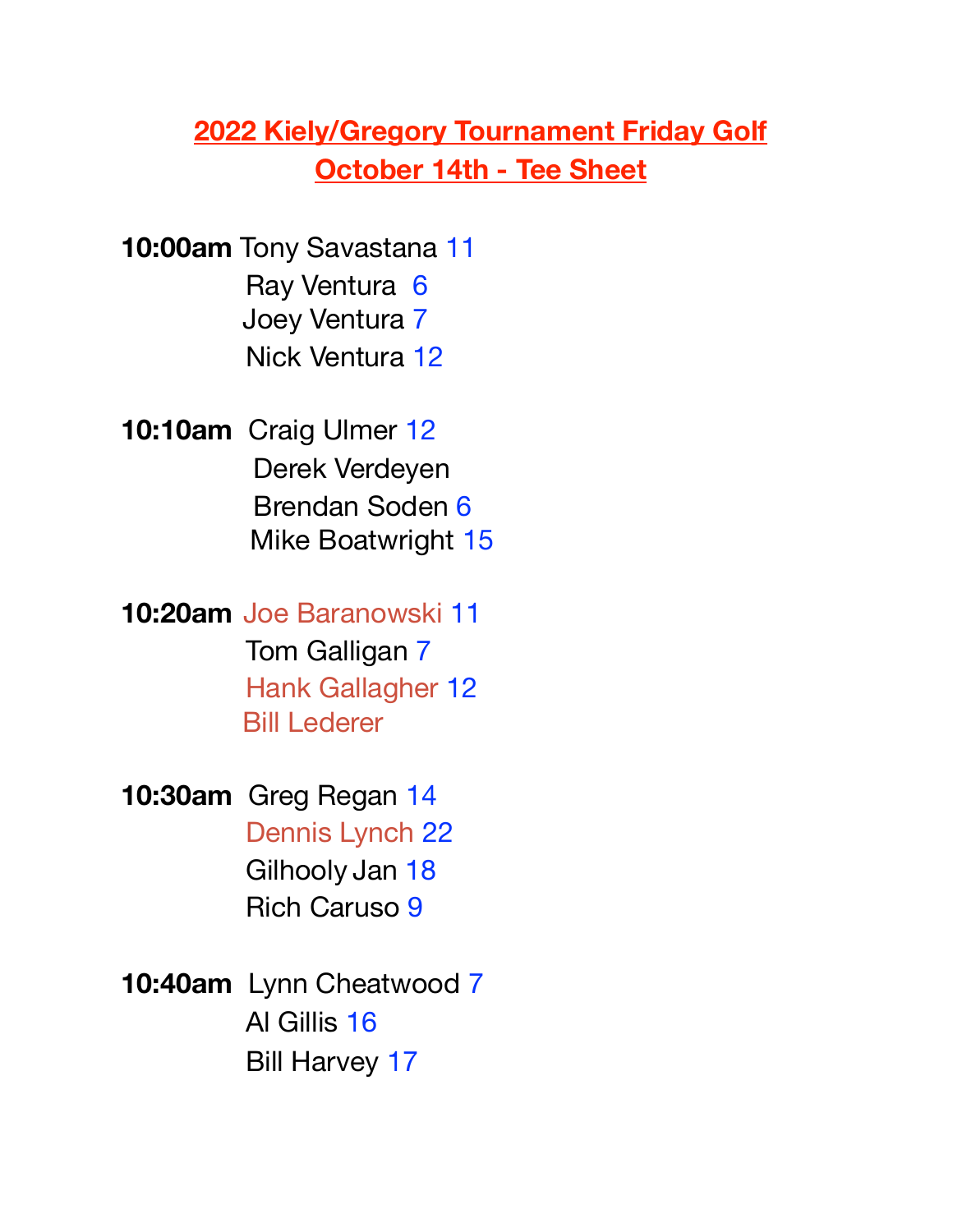## **2022 Kiely/Gregory Tournament Friday Golf October 14th - Tee Sheet**

**11:00am** Dave Adams 19 Glen Garbis 11 Dick Hartman 14 Gary Ross 6

**11:10am** Ray Wiltbank 6 Pat Wolf 16 Ron Morosky 16 Evan Jenkins 16

**11:20am** Jim Schwartz 5 Tom Basehore Dennis Barclay Ed Wetterman

**Handicaps are blue Tees III/IV Hybrid PAGE 2** 

**10:50am** Wayne DaDetto 7 **11:30am** Paul Heraldsen Steve Colo 17 John Gracza Jerry Peters 7 Chuck Holiday Joe Corcoran Bob Mcgirr